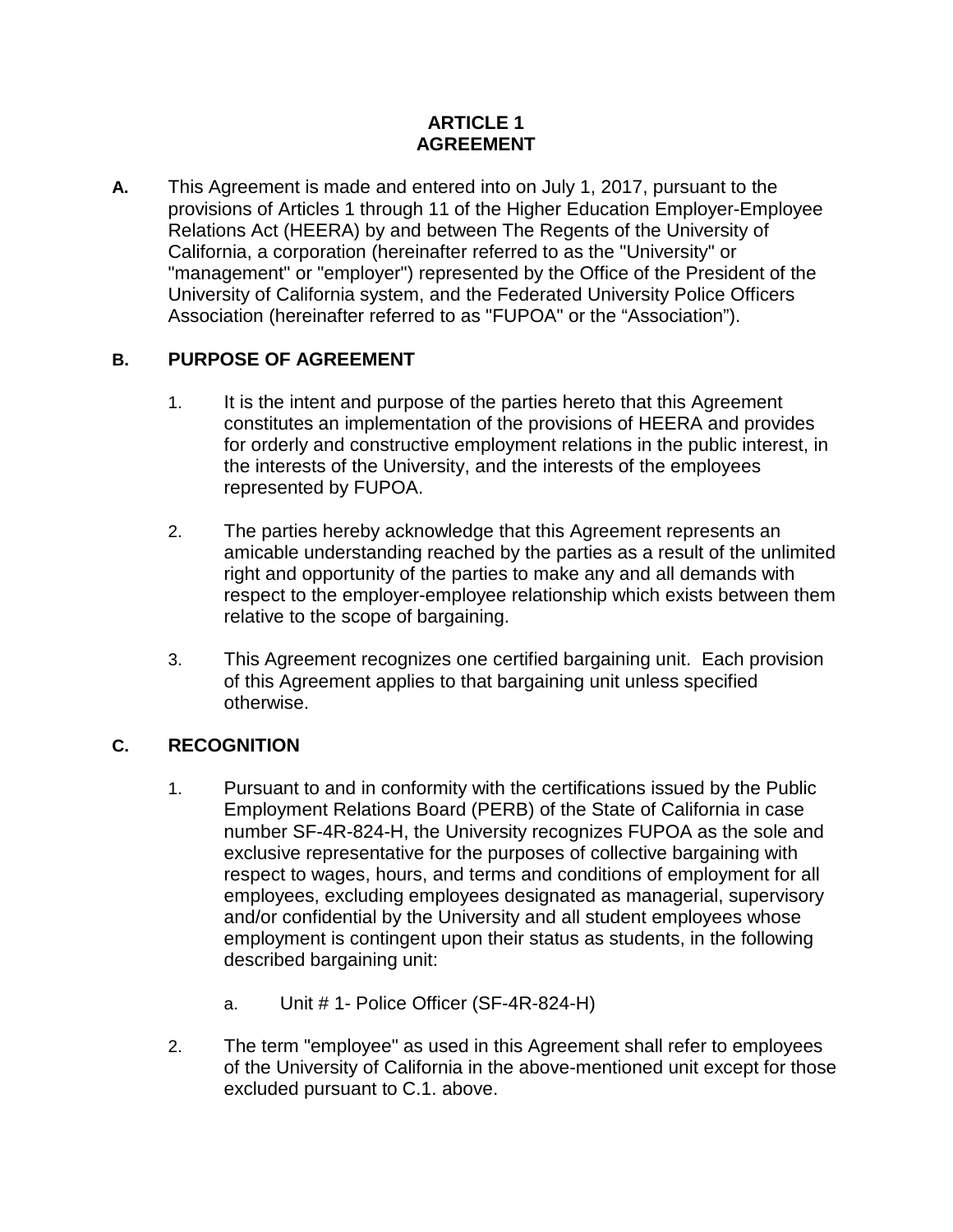- 3. The class and title code included in Unit 1 is Police Officer (5323).
- 4. a. The parties acknowledge that it is the policy of the State of California to encourage the pursuit of excellence in teaching, research and learning through the free exchange of ideas among the faculty, students and staff of the University of California. To this end, the parties, while recognizing FUPOA as an exclusive bargaining agent, acknowledge the right of the University to meet for purposes of information and idea exchange, with committees, councils, groups, caucuses and ad hoc organizations when the subject matter of such meetings is not limited to the occupational community of interests of the bargaining unit covered by this Agreement.
	- b. Participants in such meetings shall not be deemed to be meeting under the auspices of HEERA, nor shall such participants be required to adhere to the obligations and responsibilities enumerated under HEERA. Further, the result of such meetings shall in no way require or allow the University on its own action to change or alter the provisions of this Agreement.

#### **D. WAIVER OF UNIT MODIFICATION AND RECLASSIFICATION OF EXCLUDED POSITIONS**

The job titles and positions excluded from the unit by the parties' stipulations of June 19, 1996 and by PERB's Directed Election Order of June 19, 1996 shall be conclusively deemed to be managerial, supervisory, or confidential, student, or any indicated combination thereof, as shown on the list appended to said stipulation. FUPOA recognizes that the University has the exclusive right to establish new title codes and titles for any such excluded position or title. The failure to include an excluded position in any such advisement shall not be evidence that the position should be included in any unit.

### **E. NEW CLASSES**

1. When the University creates a new class and title within the occupational subgroup (OSG) included in this bargaining unit, the University shall mail a notice to the Association of the bargaining unit assignment, if any, of such class. The Association shall have 30 calendar days after mailing of such notice to contest the University's assignment. If the Association contests the assignment, the University and the Association shall meet and discuss in an effort to reach agreement on the bargaining unit assignment for the class. If the parties are unable to reach agreement, the dispute shall be submitted to PERB pursuant to Regulation 32781(a)(2) for resolution. If